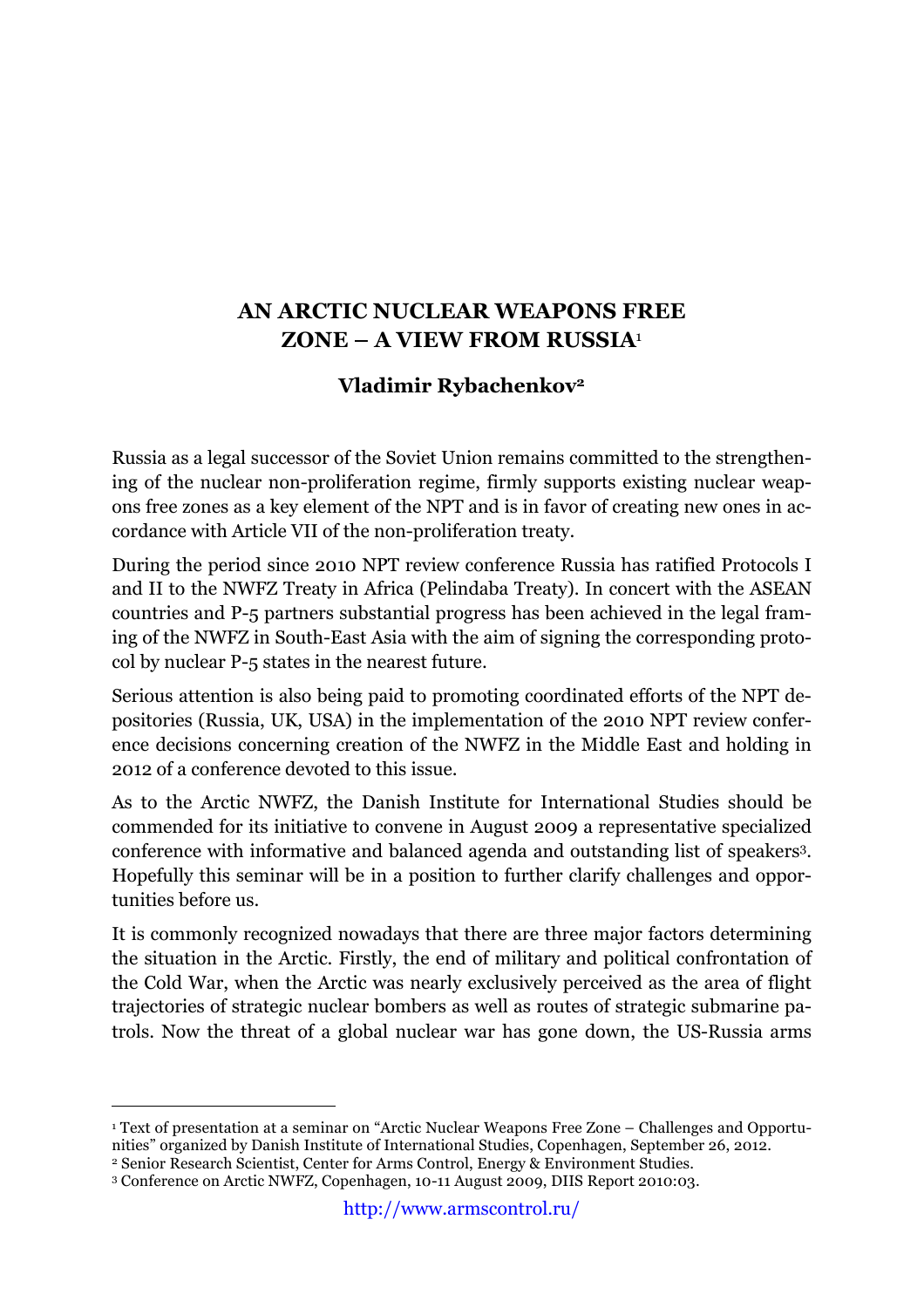control treaties being a key element in a gradual move towards the world without nuclear weapons.

Impartial assessment of the arms control process shows that nuclear potentials of Russia and the USA were steadily going down during the last 20 years. The 1994 START I Treaty resulted in removal of about 40% of the deployed strategic nuclear weapons of the two countries and the 2010 New START Treaty provided for fourfold reduction of this quantity. The 1987 Treaty on Intermediate Range Nuclear Forces eliminated a whole class of intermediate and short range nuclear missiles. The 1991 unilateral Presidential initiatives led to drastic reductions of the US and Russian tactical nuclear weapons (TNW) stockpiles. According to official statements all Russian TNW were removed since then from their delivery means and placed at central storage facilities within national territory with adequate safety and security measures4, the current stockpile of these devices constituting no more than 25% of its 1991 level.

Substantial efforts were also undertaken by both countries to diminish the possibility of nuclear launches resulting from accidents, unauthorized actions or misinterpretations: strategic nuclear bombers were put off full time alert and "Open ocean targeting" was mutually agreed upon meaning that in case of an accidental missile launch a missile would land in the open ocean.

Two other factors are contributing to the opening up of new opportunities in the Arctic area: the emergence of novel technologies and fast thawing of the Arctic ice – both of them making natural resources as well as shipping routes more accessible. One has to note that ice-cap depletion has also a military dimension, namely an eventual increased US multipurpose nuclear submarines and missile defense AEGIS warships deployment in the Northern Seas may be considered by Russia as a threat to strategic stability.

Russia became the first Arctic state to adopt in 2008 a long-term Arctic strategy in response to the new realities with the emphasis on:

- using local resources to provide social and economic advances of the country;
- sustaining the Arctic as a zone of peace, stability and cooperation;
- protecting fragile arctic ecosystems;
- exploiting the advantages of the North Sea Route, the national transportation artery of Russia.

All other Arctic states adopted similar Arctic strategies (Denmark was the last one to do this in August 2011) the key common point being the statement that national interests of each Arctic state can be met only through multilateral cooperation.

Russia is carefully monitoring developments in the Arctic and considers the situation in the area as positive, stable and predictable on the whole proceeding from the assumption that that there are no problems which could require a military solution.

 <sup>4</sup> Statement of the Russian delegation at the first session of the NPT preparatory committee, New York, April 11, 2002.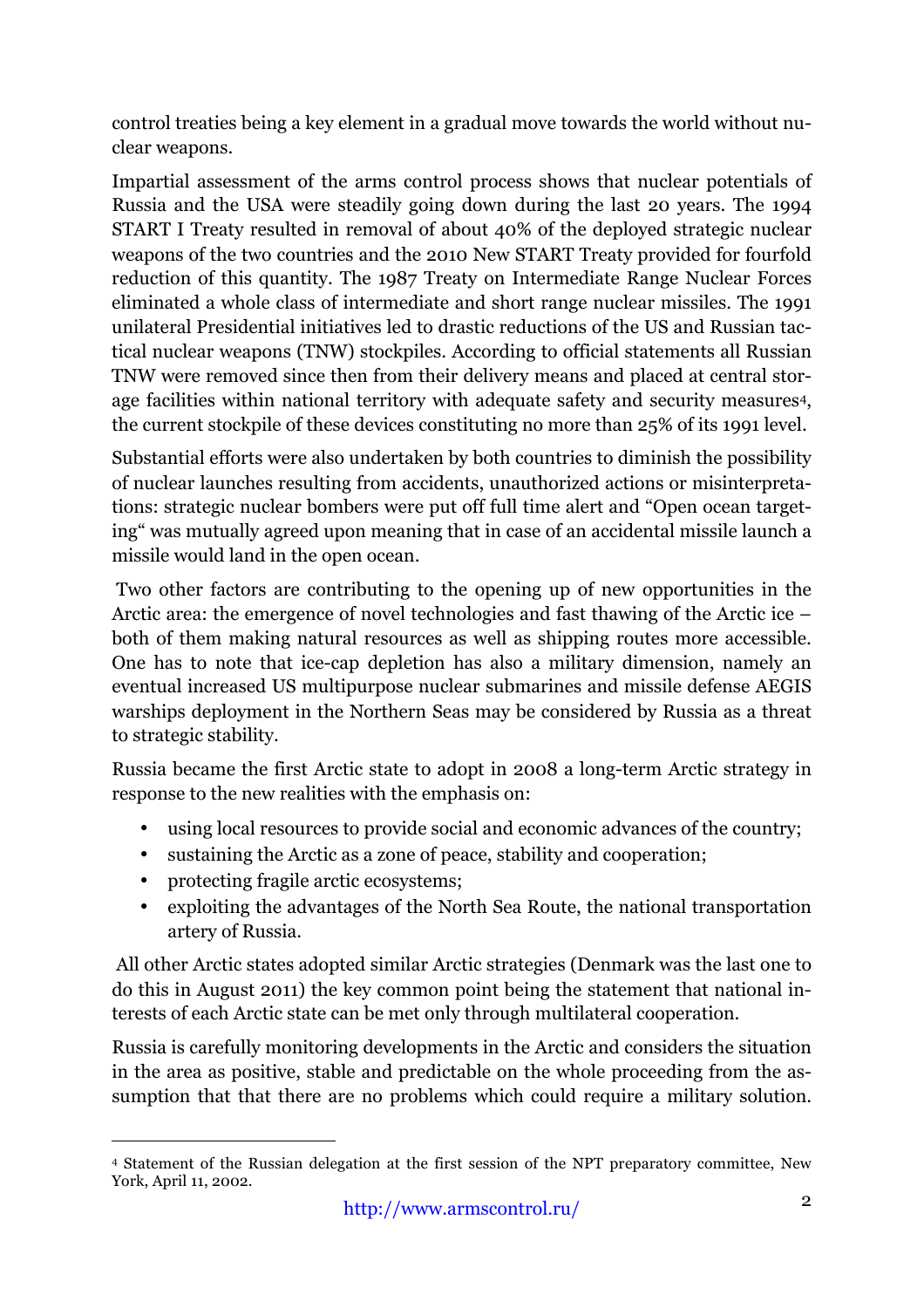Unfortunately opposite views are still being expressed at different international forums and in the media alleging that conflicts or even wars in a struggle for the Arctic resources are inevitable. Such a bleak assessment may be explained either by a lack of knowledge of realities or by their deliberate distortion. But the truth is that a "race" for territory, energy and protein has been curtailed indeed by historical decisions of the 2008 Illulissat meeting, when five Arctic coastal states agreed that their basic framework for future cooperation, territorial delimitation and resolution of disputes and competing claims would be the UN Convention on the Law of the Sea (UNCLOS).

Moreover, it is also a fact that practically all Arctic resources have been already divided. According to the calculation of Danish colleagues5, 97% of the discovered and potential resources of the Arctic are located in the zone of sovereignty, sovereign rights and jurisdiction of the Arctic states. As to the remaining or potential issues of delimitation they can be solved in a calm and professional manner within the UN-CLOS framework.

Norway became the first Arctic state to have its submission on extended limits of its continental shelf approved in 2009 by the UN Commission on the limits of the continental shelf. All Arctic coastal states in the substantiation of their existent and future claims on the external limits of their continental shelf will have to prove scientifically to the UN Commission, as did Norway, that geologically continental shelf is the continuation of the continent. Russia plans to submit in the near future additional data in substantiation of its claim. Canada and Denmark are also planning submission to the UN Commission. The US is carrying out the relevant work while the US Administration announced its intention to ratify the UNCLOS. Another positive example of a civilized solution of the Arctic issues is the Russian-Norwegian treaty on maritime delimitation and cooperation in the Barents Sea and the Arctic Ocean, which just has entered into force.

One has also to single out another issue, which is often dramatized by the media and the expert community – an alleged militarization of the Arctic. In substantiation of this thesis references are being made inter alia to Canada putting forward new military capabilities in the North to protect its sovereign rights, Denmark releasing an all-party defense position paper suggesting the creation of a dedicated Arctic military contingent, Norway and Sweden conducting major Arctic military practices, Russia planning the formation of a special Arctic force.

In our view such apprehensions are not justified since they do not correspond to the reality. It is noteworthy that such a competent institution as SIPRI in its 2011 background paper6 does not overestimate military potentials of the coastal Arctic states refuting conjectures about the arms race in the region. The key conclusion of the SIPRI paper is that a limited modernization of military capabilities and a limited

 <sup>5</sup> A.Vasiliev, Ambassador at large, "Russia's approaches to international cooperation in the Arctic", *The Arctic Herald*, N 1, 2012, p. 14.

<sup>6</sup> SIPRI Background paper "Military capabilities in the Arctic", March 2012.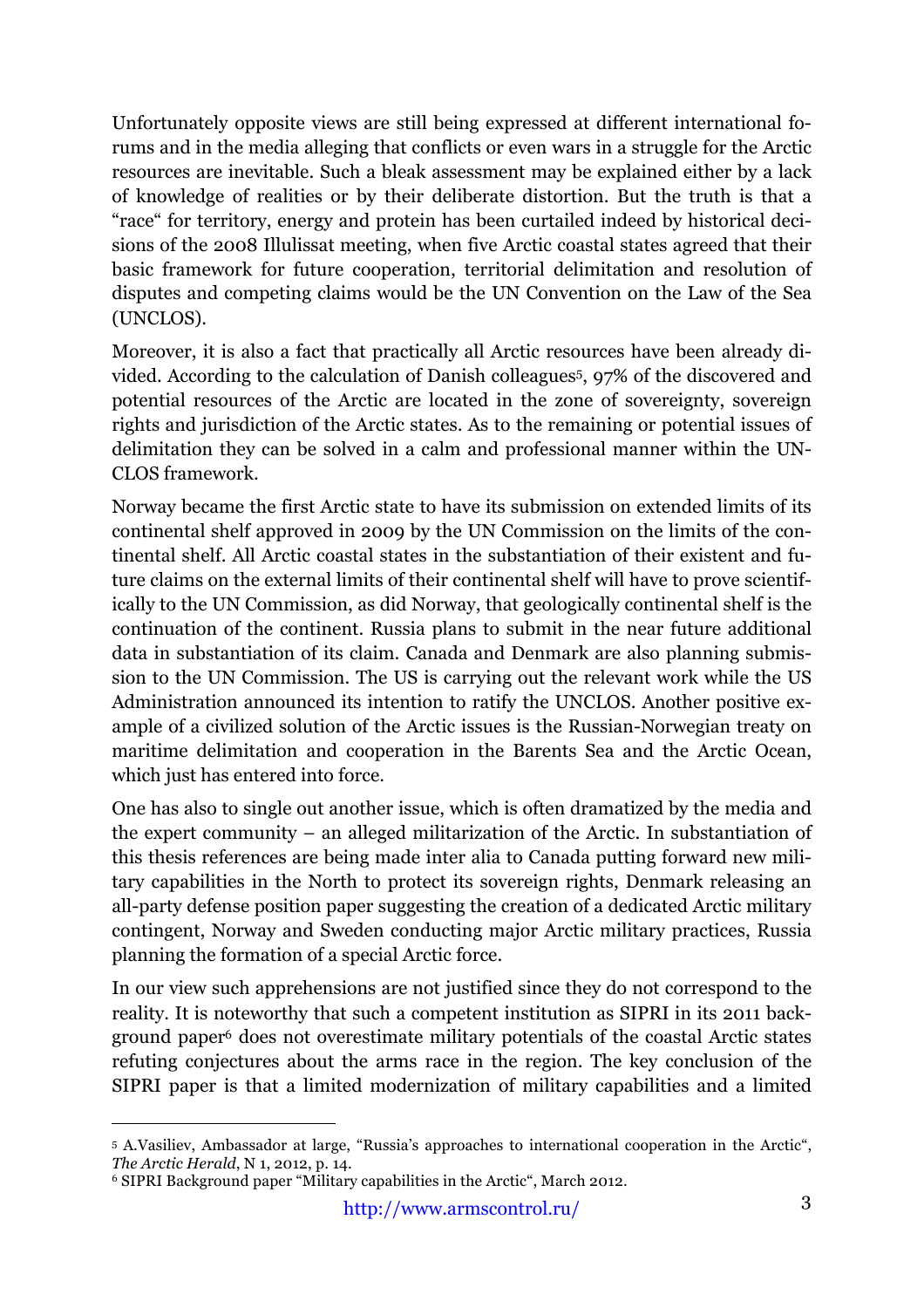growth of military power have nothing to do with power projection into the areas of the Arctic with unclear ownership. These efforts are rather for patrolling and protection of recognized national territories that are becoming more accessible, including for illegal activities. Thereupon conventional military forces specially adapted to the harsh Arctic environment are projected to remain small. The SIPRI report states also that Russia's eventual expansion of its fleet in the Arctic appears more a matter for providing protection for its strategic submarines than the program building up for a military struggle over the Arctic resources.

It would be appropriate to stress at this point that the current comprehensive military reform in Russia is not equivalent to launching a new arms race and has a declared goal of restoring the defense potential drastically reduced during a long and devastating period of economic crisis and many years of scarce financing. Anyway, the defense budget of Russia even in 2020 will be at least five times less than that of the US.

And now let me pass on directly to the subject of our seminar.

First of all I would like to say that while recognizing the attractiveness of the Arctic NWFZ, I share the view of many 2009 DIIS Conference participants that its implementation is anything but simple due to numerous strategic and political obstacles ahead.

One of the key questions is how can the participation in the Arctic NWFZ be reconciled with membership in an Alliance having a nuclear umbrella? We have already a negative experience in this respect with the Central Asia NWFZ when the Western nuclear states have chosen to refuse recognition of the Zone on the ground that the first para of Article 12 of the Treaty may be interpreted as giving precedence to the Tashkent Treaty on collective defense and therefore leads to undermining of the Zone if Russia were to deploy nuclear weapons in defense of a Central Asia state. Some people propose as a solution a change in the NATO's strategic concept but such a move does not seem to be practicable in the foreseeable future.

NATO's Defense and Deterrence Posture Review (DDPR) adopted in May 2012 in Chicago clearly states that nuclear weapons are a core component of NATO's overall capability for deterrence and defense and pledges that all components of NATO's nuclear deterrent have to be maintained safe, secure and effective as long as NATO remains a nuclear alliance. Moreover DDPR reiterates that the supreme guarantee of the NATO security is provided by the strategic nuclear forces of the Alliance, particularly those of the USA.

As it is stated in the 2009 Conference proceedings the Arctic NWFZ is unique in the sense that it would be the first agreement to encompass the territory of two nuclear weapon states and would potentially require the denuclearization of the Zone rather than just preventing future actions (which is typical for existing NWFZ), would not cover entire states but only regions of states. The negative security assurances required of the two nuclear powers would be especially problematic. No doubt that overcoming these obstacles would be a major task requiring a long diplomatic effort.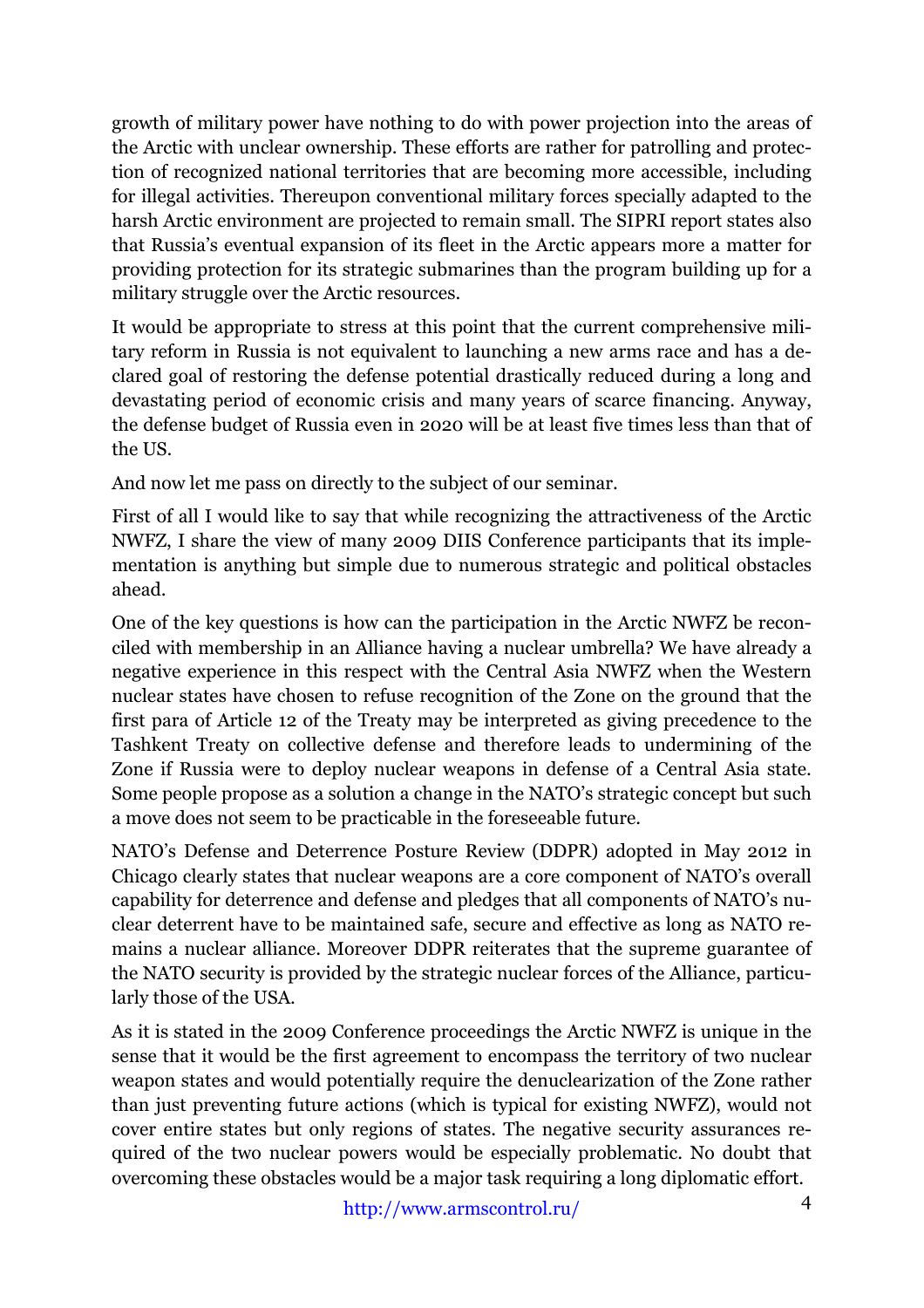And last but not the least, we all agree that the Arctic NWFZ would not be possible without additional disarmament measures. The New START Treaty made a substantial contribution to the strategic stability by enhancing predictability of US-Russian relations, but a year and a half after its ratification the "reset" between the two countries seems to be in trouble and next steps in nuclear arms reductions remain uncertain. One has to acknowledge that despite the statements to the effect that the Cold War is over long time ago the truth is that recent problems in the Russian-American strategic dialogue are the product of remaining distrust which is contaminating the debate on missile defense cooperation, tactical nuclear weapons and the US Prompt Global Strike plans.

The gist of the logjam over the European Missile Defense System is that Russia expresses serious concerns about the NATO's Phase Adaptive Approach, which could in the end put at risk Russian potential of nuclear deterrence. The US and other NATO countries express willingness to provide a political statement that the European MD system does not jeopardize Russia's national security but are not ready to adopt a legally binding commitment fixing quantitative and geographic limits to the System which would be agreeable to the Russian side.

The overall situation was aggravated by an exchange of harsh rhetoric on both sides of the Atlantic Ocean. In the US Senate nomination of a new Ambassador to Moscow was coupled with a demand not to disclose to Russians confidential information on SM-3 Aegis missile for European MD system under pretext it could be passed on to Iranians. Was not either helpful a recent statement by the Republican candidate for the US presidency Mitt Romney who branded Russia the number one geopolitical foe. No wonder that Russian President Vladimir Putin promptly reacted by declaring that such a comment made Russia feel justified in opposing America's missile defense plans in Europe.

Another issue that impeded the launch of substantial negotiations on further nuclear cuts was tactical nuclear weapons (TNW). Independent experts concur that Russia's apparently increasing reliance on nuclear weapons, including the tactical component, is determined by geostrategic and economic factors. Firstly, Russia, as opposed to the USA, is within the reach of nuclear weapons of several de jure and de facto nuclear states and this reality must be adequately tackled. Secondly, Russia's nuclear posture is linked to a perception of NATO superiority in conventional forces in Europe against the backdrop of a weakened military capability of Russia7.

A standing Russian position on TNW is that its withdrawal from Europe constitutes a precondition for beginning negotiations with the USA on this issue. Such a stance is replicated by Russian diplomatic and military communities at different forums abroad and in Moscow the emphasis of the discourse being put on the asymmetric composition of the American and Russian TNW – while all Russian tactical nuclear

 <sup>7</sup> General Makarov: "Tactical Nuclear Weapons – A Deterrence Against Enormous Stockpiles Accumulated In Europe", ITAR-TASS, December 10, 2008.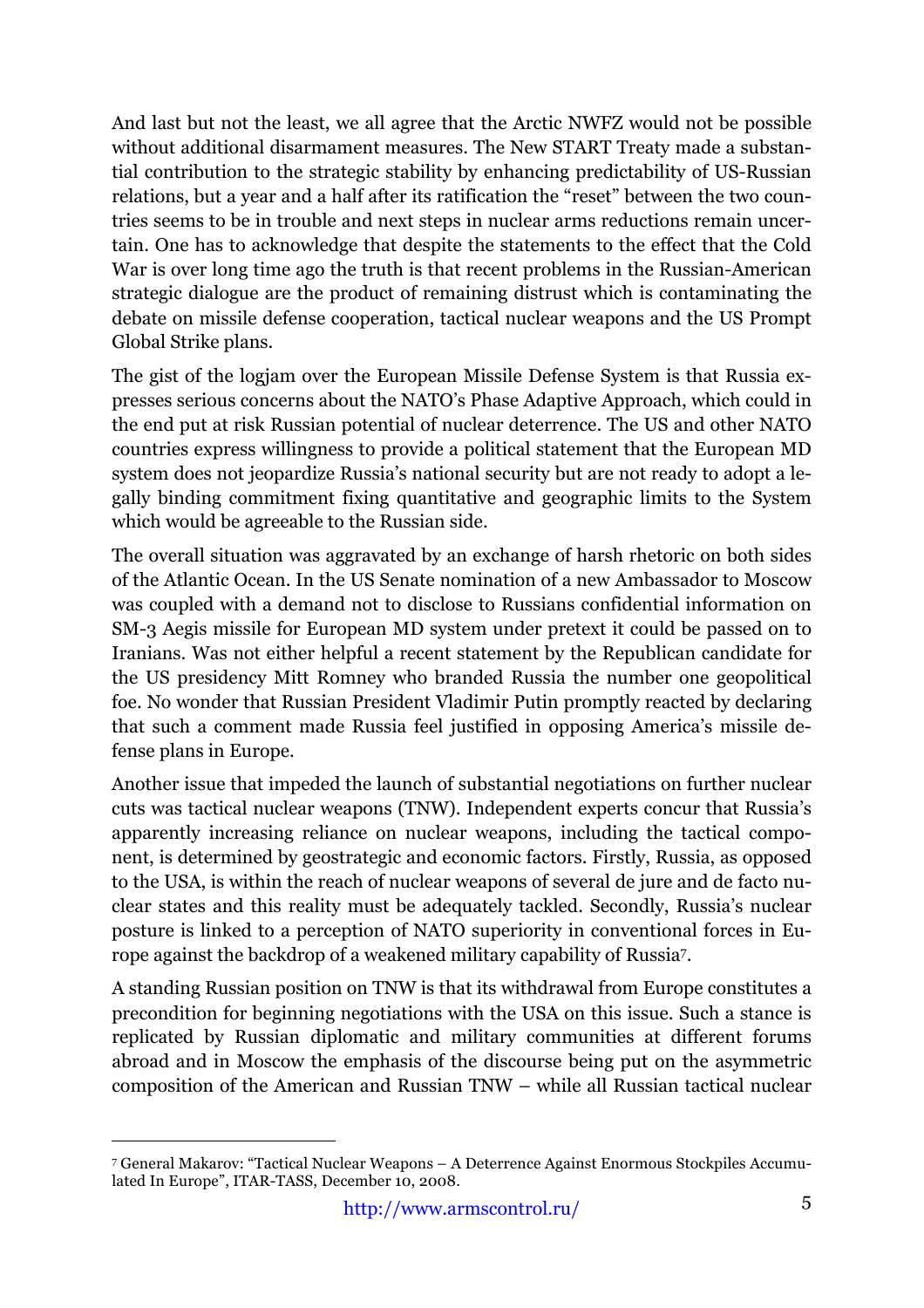weapons were removed from delivery means and placed at central storage facilities within national territory, nearly 200 US bombs are still stored in five European countries at active bases inside aircraft shelters.

At the same time the size and location of the Russian TNW have become a source of serious concern to the USA and other NATO member-countries. The final US Senate resolution on the New START Treaty ratification stipulates initiation, following consultation with NATO Allies but not later than 1 year after the entry into force of the New START Treaty, negotiations with Russia on agreement to address disparity between TNW stockpiles of Russia and the USA and to secure and reduce TNW in a verifiable manner.

The prevailing view in Moscow after the NATO Summit in Chicago is that the DDPR did not change the Alliance nuclear status quo and only copied the Lisbon formula that "NATO is prepared to consider further reducing its requirement for nonstrategic nuclear weapons assigned to the Alliance in the context of reciprocal steps by Russia, taking into account the greater Russian stockpiles of non-strategic nuclear weapons stationed in the Euro-Atlantic area". It is also noted that the DDPR TNW real cuts have been reduced to a vague promise to develop confidence building and transparency measures between NATO and Russia, which is necessary but not sufficient.

Summing up one has to recognize that prospects for launching in the near future the next round of bilateral talks on further nuclear cuts are dim due to the reasons enumerated above. Consequently, the chances for the Arctic NWFZ to become a reality remain substantially reduced. It goes without saying that the totality of problems associated with the Arctic NWFZ does not pass unnoticed in Russia – a dominant view took shape in the Russian political establishment and the expert community that time is not yet ripe for the creation of such a zone. It is significant that they assimilate the Arctic NWFZ initiative from the point of view of urgency to the ambitious goal of a world without nuclear weapons, which, as President Obama put it in his Prague speech three years ago, might not be reached in his lifetime.

Notwithstanding such a pessimistic assessment reputable voices are heard in Moscow that the Arctic NWFZ principles could be discussed within the framework of the Arctic Council – a competent and effective high-level intergovernmental forum comprising eight Arctic states.

Under the auspices of this body numerable cooperative projects are being conducted in the field of mitigation of climate change, elimination of sources of environmental contamination, oil and gas exploration, etc. At the 2011 Nuuk AC Ministerial meeting a package of measures was approved to strengthen the Arctic Council by establishing its permanent secretariat with its own budget in Tromso, Norway and to make more binding the Council's recommendations. After two years of negotiations the first legally binding pan-Arctic document in history, the Agreement on cooperation in aeronautical and military search and rescue in the Arctic, was signed in Nuuk. Negotia